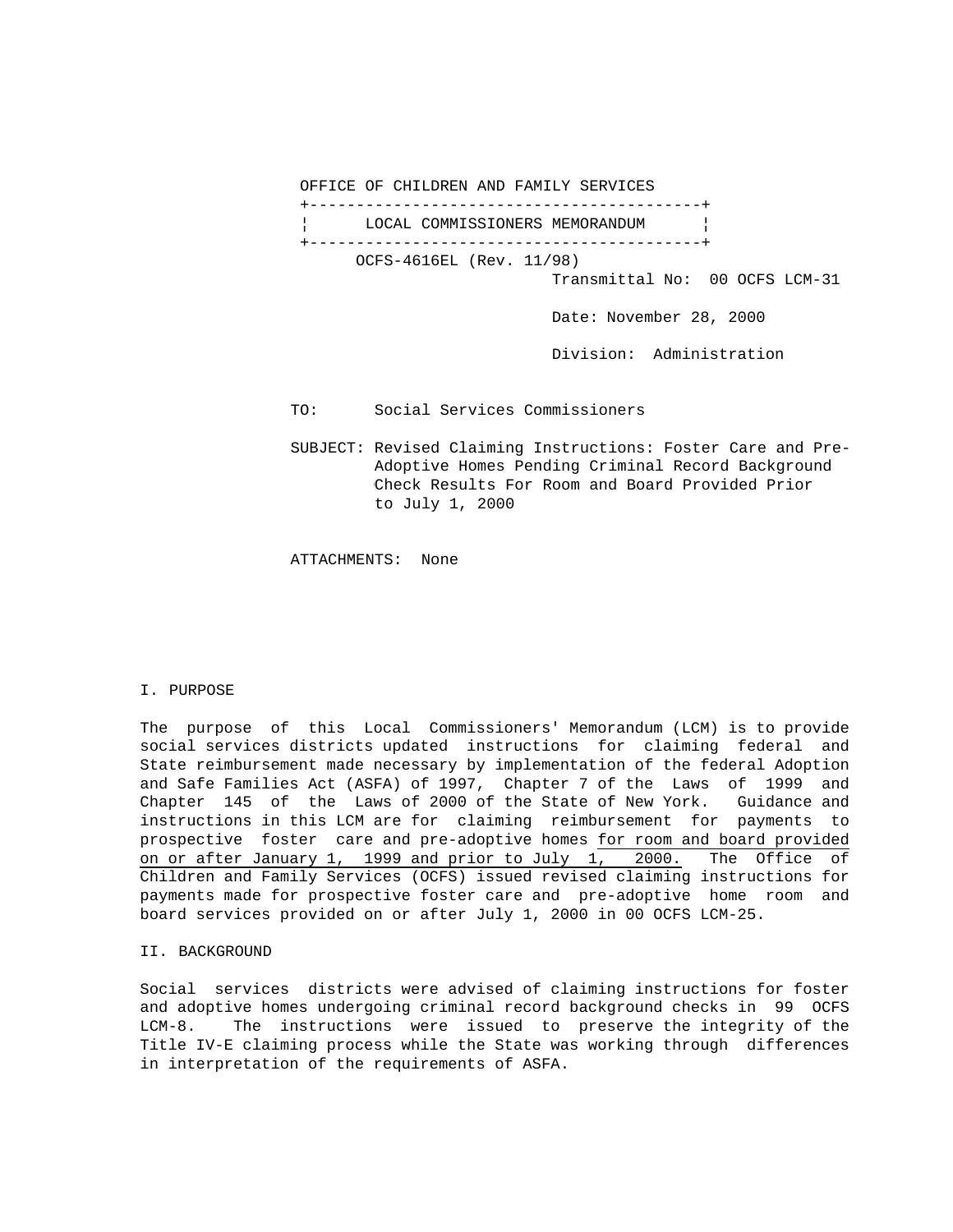Date November 24, 2000

Trans. No. 00 OCFS LCM-31 **Page No. 2** Page No. 2

Effective July 1, 2000, the State Legislature enacted Chapter 145 of the Laws of 2000 of the State of New York in which by an Act of the Legislature the State opted-out of the federal ASFA requirements pertaining to completion of the federal Criminal Record Background Check (CRBC) process for prospective foster and pre-adoptive parents. The State continues to mandate its own CRBC process for the certification and approval of such homes but is now able to establish its own safety standards independent of federal ASFA CRBC mandates.

However, final federal child welfare regulations effective March 27, 2000, retain the federal prohibition against claiming Title IV-E for payments to newly opened homes prior to a final approval or certification being issued. This, in effect, requires that the State's CRBC requirements be successfully completed prior to the claiming of Title IV-E reimbursement for payments made to such a home because it is a condition of final approval or certification under the State's ASFA law. The opt-out provisions of Chapter 145 only affect the CRBC process and criteria, and has no impact on the federal prohibition against claiming Title IV-E on payments to homes prior to completion of all certification and approval requirements, including the  $CRBC.$ <sup>1</sup>

OCFS has filed an appeal with the US Department of Health and Human Services Appeals Board (DAB) contesting the federal denial of Title IV-E claims for payments made to prospective foster and pre-adoptive homes that were undergoing the CRBC process. The Title IV-E claims were based on the special claims (LDSS 3922) submissions by social services districts pursuant to 99 OCFS LCM-8. OCFS is hopeful of prevailing in that appeal, especially since there were no federal regulation in force governing the claiming requirements prior to March 27, 2000.

## III. CLAIMING CRITERIA

i<br>S

To protect the fiscal interests of both the State and social services districts, OCFS advised the Administration for Children and Families (ACF) of our intent to file protective claims under the Title IV-A program for payments denied Title IV-E reimbursement pending the outcome of our appeal of those denial actions to the DAB. Protective filing under TANF-EAF can only be done for payments made on behalf of cases that were authorized as both Title IV-E and Title IV-A (EAF) pursuant to 94 LCM-52 or 00 OCFS ADM 3. In addition the protective filing option will be used only for payments made for room and board services provided prior to July 1, 2000.

Districts must review their special claims submissions for payments to prospective foster and pre-adoptive homes for services provided between January 1, 1999 and June 30, 2000 to determine those payments made on behalf of cases authorized as both Title IV-E and Title IV-A (EAF). Those are to

 1. The State CRBC standards enacted by Chapter 145 of the Laws of 2000 eliminate the absolute mandates that applicants must be denied if a person is convicted of certain categories of crimes. The new State standard creates rebuttal presumption for denial of a certification or approval.